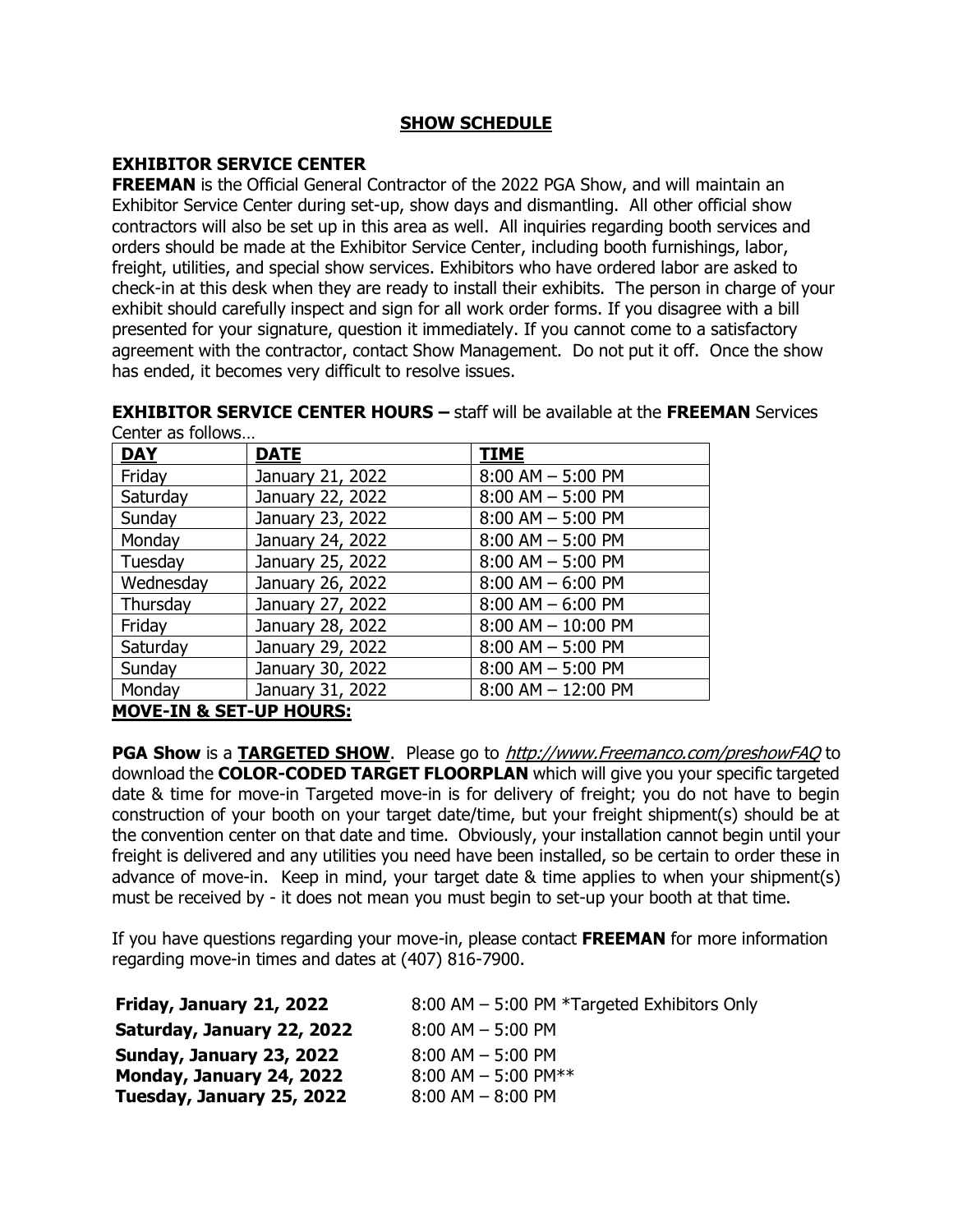**OVERTIME CHARGES APPLY** to any work performed before 8:00 AM and after 4:30 PM on weekdays and anytime on Saturday, Sunday and Holidays.

### **NOTE: Permission to erect booth space will be withheld from any company who has not submitted full payment of their exhibitor space rental fee or adverting/sponsorship fees.**

It is highly recommended that you ship your freight in advance to the warehouse, as warehouse freight is delivered to the show floor first and is automatically "on target". Show-site shipments are unloaded on a first-come-first serve-basis. Please do not schedule any labor until the end of your target window. For example, if your target window is 10:00 AM - 1:00 PM, it is best to request your labor to report to your booth no earlier than 1:00 PM.

If you require utilities (electric, telephone, internet, etc.), your carpet cannot be installed until the utilities have been installed. Exhibitors are reminded that during move-in, display materials/products will be allowed to enter the **Orange County Convention Center** via loading docks and designated entrances ONLY.

Any booth not occupied by **3:00 PM, Tuesday, January 25, 2022**, will be presumed abandoned. If there is freight in the booth and Show Management believes the Exhibitor will be arriving late, the General Contractor will set up the display to the best of their ability with the information available. If there is no freight in the booth and/or Show Management believes the Exhibitor will not participate in the show, the booth will be reassigned. Exhibitors arriving after this time will be given space available and may incur additional costs. **ALL EXHIBITS MUST BE COMPLETELY SET BY 5:00 PM, Tuesday, January 25, 2022**. Absolutely no shipment, equipment or material may be brought onto the show floor during show hours.

Removal of excess trash/debris in the aisles **AFTER 5:00 PM, Tuesday, January 25, 2022** will be billed to the exhibitor(s) responsible for creating such excess trash/debris. The Fire Marshall will not permit the show to open if there are any boxes, cartons, visqueen, packing material, etc. in the aisles.

### **SHOW DATES & HOURS:**

Badged exhibitors will have access to the Exhibit Hall at 7:00 AM each morning.

**Wednesday, January 26, 2022** 8:30 AM – 6:00 PM **Thursday, January 27, 2022** 8:30 AM – 6:00 PM **Friday, January 28, 2022** 8:30 AM – 3:00 PM **All exhibits must remain fully intact until the official close of the Show**

### **DISMANTLING & MOVE-OUT HOURS:**

**Friday, January 28 2022** 3:01 PM – 10:00 PM **Saturday, January 29, 2022 Sunday, January 30, 2022 Monday, January 31, 2022**

8:00 AM – 5:00 PM 8:00 AM – 5:00 PM 8:00 AM – 12:00 PM (noon)